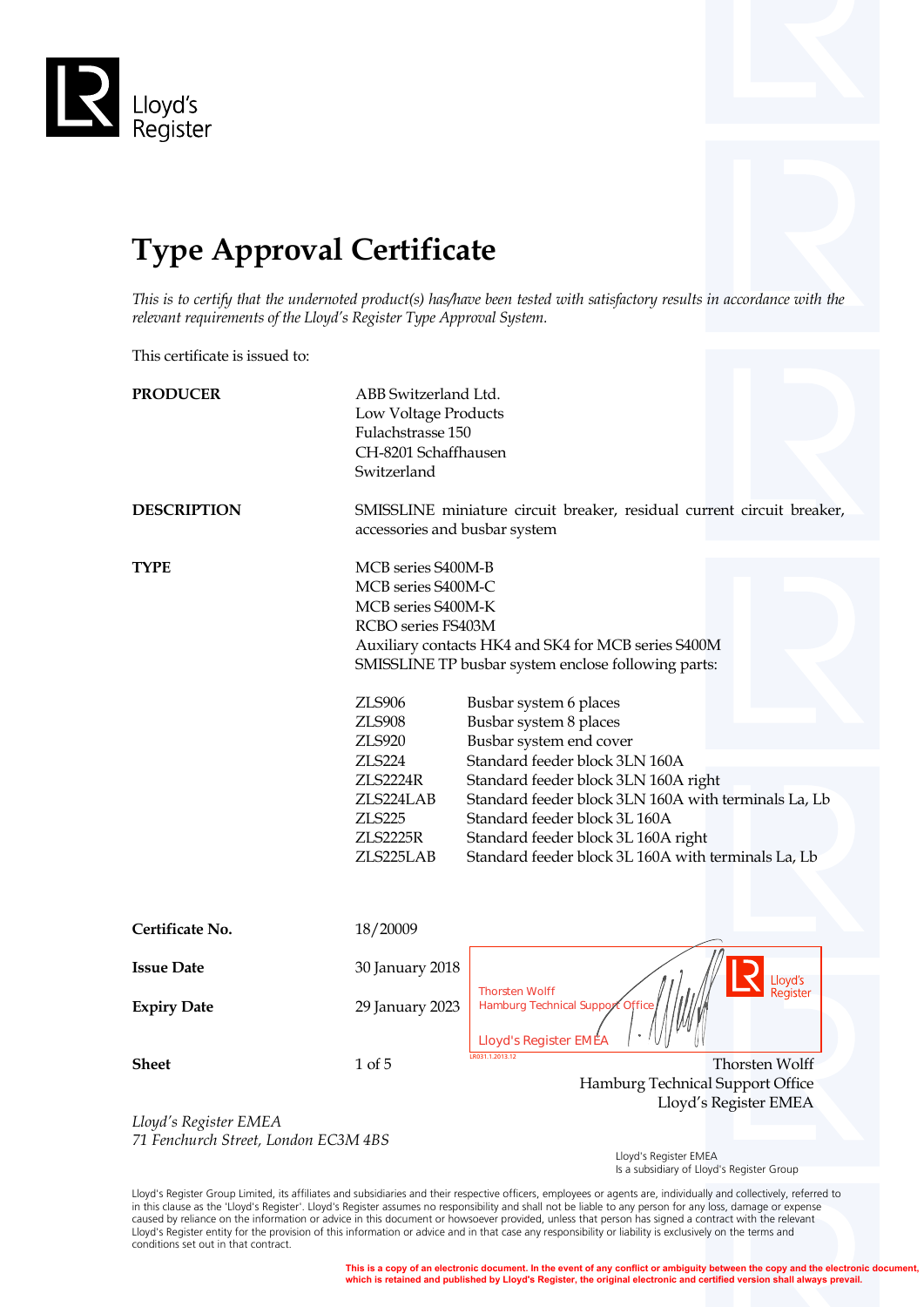

| <b>TYPE</b> continued                                       |                            | SMISSLINE TP busbar system enclose following parts (continued):                                                                                 |
|-------------------------------------------------------------|----------------------------|-------------------------------------------------------------------------------------------------------------------------------------------------|
|                                                             | <b>ZLS250</b>              | Feeder 200A (Neutral)                                                                                                                           |
|                                                             | <b>ZLS251</b>              | Feeder 200A (Phase L1)                                                                                                                          |
|                                                             | <b>ZLS252</b>              | Feeder 200A (Phase L2)                                                                                                                          |
|                                                             | <b>ZLS253</b>              | Feeder 200A (Phase L3)                                                                                                                          |
|                                                             | ZLS260                     | Incoming block 63A L1, L3                                                                                                                       |
|                                                             | ZLS261                     | Incoming block 63A L2, N                                                                                                                        |
|                                                             | <b>ZLS262</b>              | Incoming block 6A LA, LB                                                                                                                        |
|                                                             | <b>ZLS100</b>              | Busbar cover                                                                                                                                    |
|                                                             | ZLS101                     | Extension adapter                                                                                                                               |
|                                                             |                            |                                                                                                                                                 |
| <b>APPLICATION</b>                                          | 2015.                      | Marine, Offshore and Industry applications for use in environmental<br>categories ENV1 and ENV2 as defined in LR Test Specification No. 1: July |
| <b>STANDARD</b>                                             |                            | EN 60947-2:2006+A1:2009+A2:2013                                                                                                                 |
|                                                             |                            | EN 60898-1:2003+A1:2004+A11:2005+A12:2008+A13:2012                                                                                              |
|                                                             |                            | EN 61009-1:2012+A1:2014+A2:2014+A11:2014+A12:2016                                                                                               |
|                                                             | EN 61009-2-1:1994+A11:1998 |                                                                                                                                                 |
|                                                             | EN 60947-5-1:2004+A1:2009  |                                                                                                                                                 |
|                                                             | EN 61439-6:2012            |                                                                                                                                                 |
|                                                             |                            |                                                                                                                                                 |
|                                                             |                            |                                                                                                                                                 |
|                                                             |                            |                                                                                                                                                 |
| Certificate No.                                             | 18/20009                   |                                                                                                                                                 |
| <b>Issue Date</b>                                           | 30 January 2018            | Lloyd's                                                                                                                                         |
| <b>Expiry Date</b>                                          | 29 January 2023            | <b>Thorsten Wolff</b><br>Register<br>Hamburg Technical Support Office<br>Lloyd's Register EMEA                                                  |
| <b>Sheet</b>                                                | $2$ of $5$                 | LR031.1.2013.12<br><b>Thorsten Wolff</b>                                                                                                        |
|                                                             |                            | Hamburg Technical Support Office                                                                                                                |
|                                                             |                            | Lloyd's Register EMEA                                                                                                                           |
| Lloyd's Register EMEA<br>71 Equipment Ctreat London EC3MARS |                            |                                                                                                                                                 |

*71 Fenchurch Street, London EC3M 4BS*

 Lloyd's Register EMEA Is a subsidiary of Lloyd's Register Group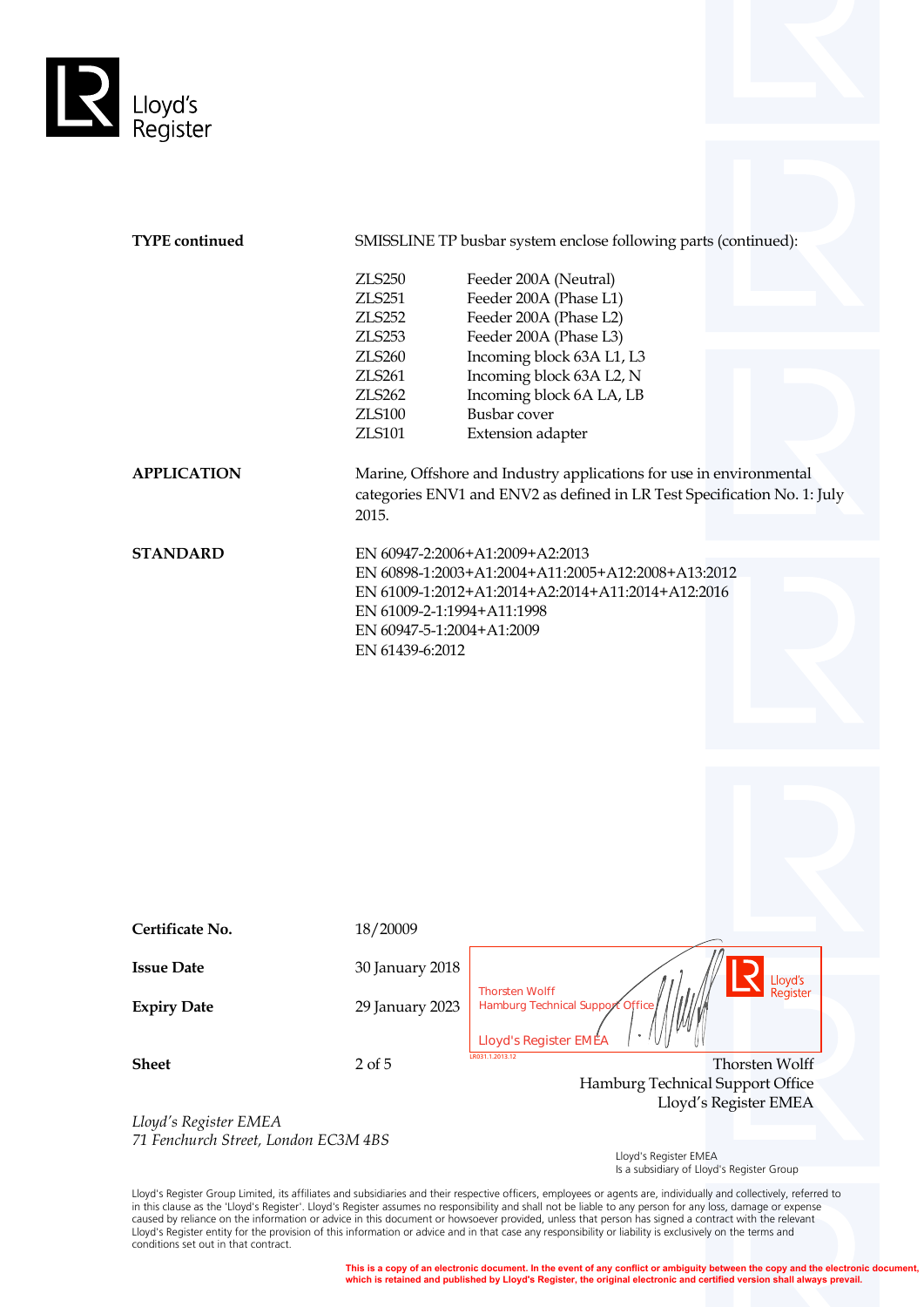

## **RATINGS** MCB series S400M

| Type                                                                                | Number<br>of poles                                         | Rated<br>current<br>[A] | Operational<br>voltage<br>[V AC] | Breaking capacity<br>$I_{cu}$ [kA] / $I_{cs}$ [%] | Trip characteristic curve |
|-------------------------------------------------------------------------------------|------------------------------------------------------------|-------------------------|----------------------------------|---------------------------------------------------|---------------------------|
| $1\mathrm{P}$<br>$1P+N$<br>2P                                                       |                                                            | 240 V<br>$(1P, 1P+N)$   |                                  |                                                   |                           |
|                                                                                     |                                                            | 415 V<br>(2P)           | 25/50                            |                                                   |                           |
|                                                                                     | <b>S400M</b><br>$0.5$ to $16\,$<br>$3\mathrm{P}$<br>$3P+N$ |                         | 415 V<br>$(3P, 3P+N)$            |                                                   | B, C, K                   |
|                                                                                     |                                                            | 254/440 V<br>$(3P+N)$   | 15/50                            |                                                   |                           |
| $1\mathrm{P}$<br>$1P+N$<br>$2\mathrm{P}$<br><b>S400M</b><br>$3\mathrm{P}$<br>$3P+N$ | 20 to 63                                                   | 240 V<br>$(1P, 1P+N)$   | 15/50                            |                                                   |                           |
|                                                                                     |                                                            | 415 V<br>(2P)           |                                  | B, C, K                                           |                           |
|                                                                                     |                                                            |                         | 415 V<br>$(3P, 3P+N)$            |                                                   |                           |
|                                                                                     |                                                            |                         | 254/440 V<br>$(3P+N)$            | 6/50                                              |                           |

**Certificate No.** 18/20009 **Issue Date** 30 January 2018 Lloyd's Thorsten Wolff<br>Hamburg Technical Support<br>**Lloyd's Register EMEA** keaistei **Expiry Date** 29 January 2023 **Sheet** 3 of 5 Thorsten Wolff Hamburg Technical Support Office Lloyd's Register EMEA *Lloyd's Register EMEA*

*71 Fenchurch Street, London EC3M 4BS*

 Lloyd's Register EMEA Is a subsidiary of Lloyd's Register Group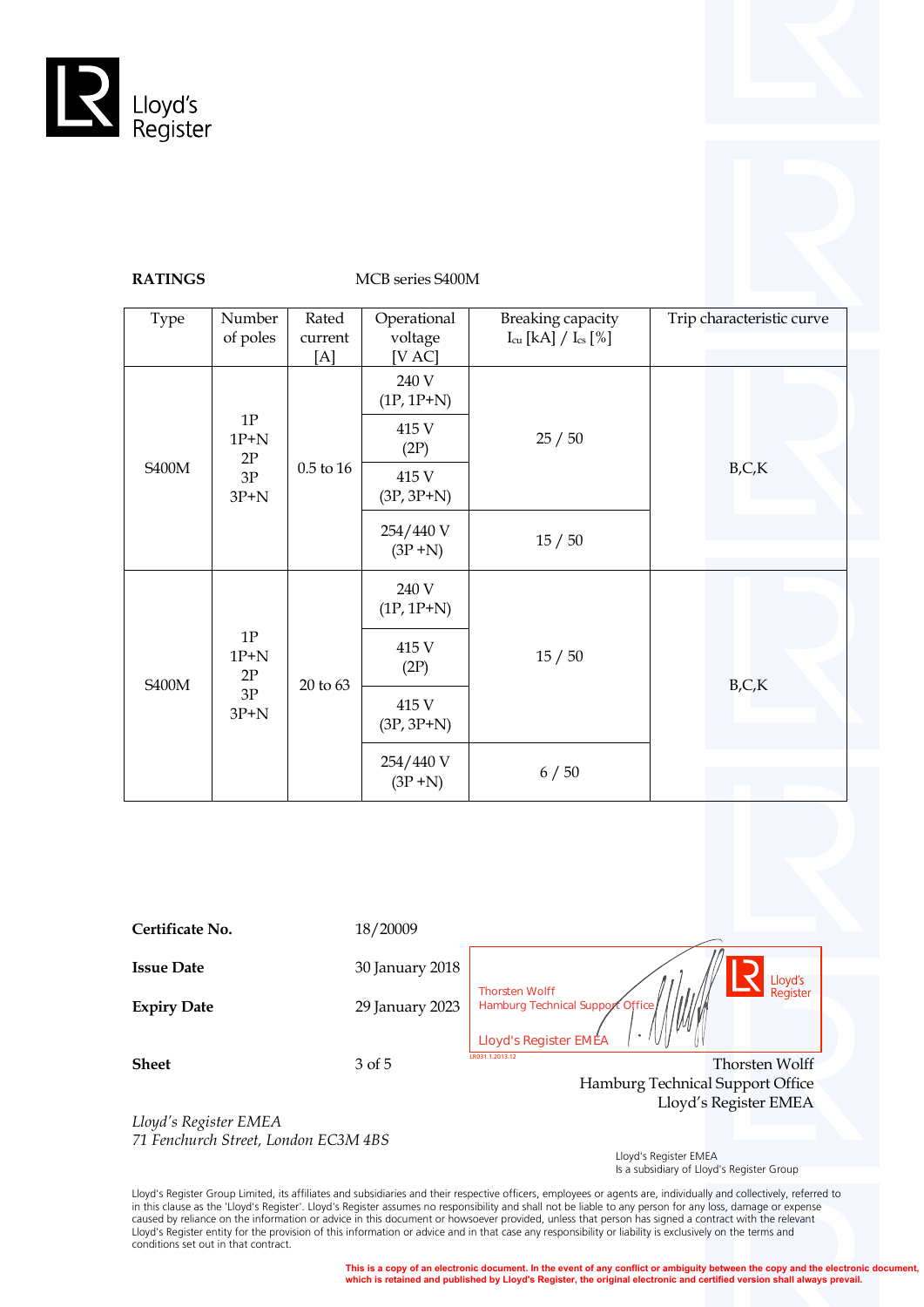



## **RATINGS (continued)** RCBO series FS403M

| Type          | Number<br>of poles | Rated<br>current [A] | Operational<br>voltage | Rated<br>residual    | Rated short<br>circuit | Trip<br>characteristic |
|---------------|--------------------|----------------------|------------------------|----------------------|------------------------|------------------------|
|               |                    |                      | [VAC]<br>$50/60$ Hz    | operating<br>current | capacity<br>Icn [kA]   | curve                  |
|               |                    |                      |                        | $IAn$ [mA]           |                        |                        |
| <b>FS403M</b> | $3P+N$             | 6 to 32              | 240/415                | 30                   | 10                     | $_{\rm B,C}$           |
| <b>FS403M</b> | $3P+N$             | 6                    | 240/415                | 100                  | 6                      | $\mathsf{C}$           |
| <b>FS403M</b> | $3P+N$             | 10 to 32             | 240/415                | $30\,$               | 10                     | $\mathsf{C}$           |

Auxiliary contact HK 400: 400V, 6A Signal contact SK 400: 400V, 6A

| Certificate No.                                               | 18/20009        |                                                                                                                  |
|---------------------------------------------------------------|-----------------|------------------------------------------------------------------------------------------------------------------|
| <b>Issue Date</b>                                             | 30 January 2018 |                                                                                                                  |
| <b>Expiry Date</b>                                            | 29 January 2023 | Lloyd's<br>Register<br><b>Thorsten Wolff</b><br>Hamburg Technical Support Office<br><b>Lloyd's Register EMEA</b> |
| <b>Sheet</b>                                                  | 4 of 5          | LR031.1.2013.12<br>Thorsten Wolff<br>Hamburg Technical Support Office<br>Lloyd's Register EMEA                   |
| Lloyd's Register EMEA<br>71 Fenchurch Street, London EC3M 4BS |                 |                                                                                                                  |

*71 Fenchurch Street, London EC3M 4BS*

 Lloyd's Register EMEA Is a subsidiary of Lloyd's Register Group